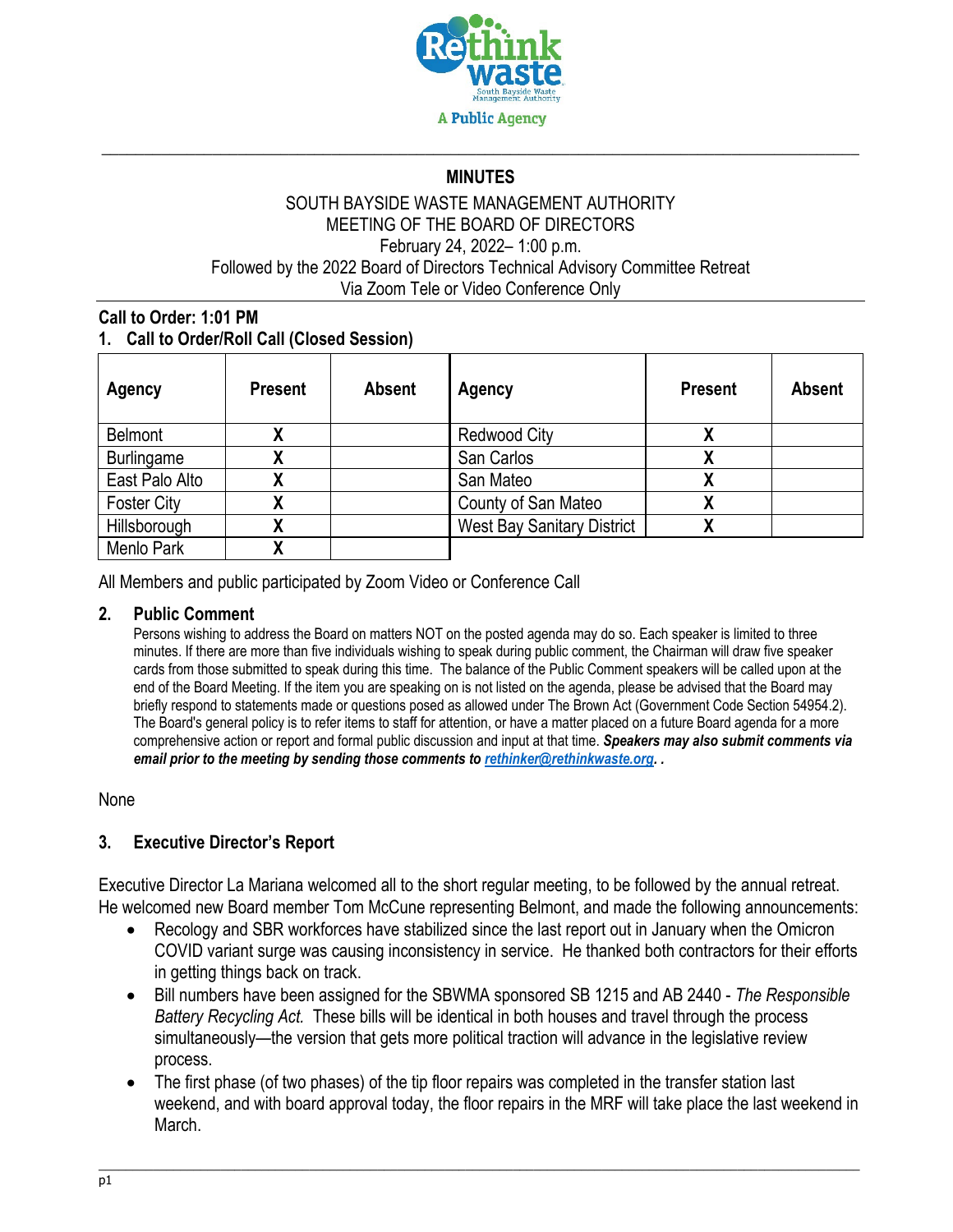- Silicon Valley Clean Water is running new pipe along Shoreway Road, and this project closed traffic flow on the north side entrance of Shoreway Road during the past two years. Next week that will flip to the Holly side entrance, and there will only be one lane of traffic available (with traffic flaggers), so there will be operational challenges getting in and out of Shoreway.
- On the staff updates front: Staff Laura Wessberg the Environmental Education Coordinator, will be leaving the SBWMA next week for a position at Stanford. And there is an interview scheduled tomorrow for the management analyst vacancy.

TAC Member Brown asked that staff get a one page summary of the upcoming traffic changes on the Silicon Valley Clean Water project so that Belmont could update their traffic advisories.

Executive Director La Mariana answered that staff would forward what Silicon Valley Clean Water has sent to them. Chair Aguirre added that she thought Silicon Valley Clean Water had forwarded the information to all three of the affected municipalities, but that staff should also follow up.

### **4. Approval of Consent Calendar**

Consent Calendar item(s) are considered to be routine and will be enacted by one motion. There will be no separate discussion on these items unless members of the Board, staff or public request specific items be removed for separate action. *Items removed from the Consent Calendar will be moved to the end of the agenda for separate discussion*.

- A. Approving Second Reading and Adoption of an Ordinance to amend SBWMA Ordinance No. 001, Informal bidding and award procedures for public projects in accordance with the uniform public construction cost accounting procedures to increase public project bidding threshold to the amounts authorized under California Public Contract Code Section 22032
- B. Resolution approving amendments to SBWMA's Purchasing Policies
- C. Resolution Authorizing the Executive Director to enter into contract change order #2 in the amount of \$98,554 with American Restore Inc. for MRF and Transfer Station Tip Floor Repairs for a total contract value not-to-exceed \$358,554
- D. Resolution Amending Resolution 2021-14 to Add Chair Alicia Aguirre to the Ad Hoc Selection Committee for the Operations Agreement RFP
- E. Resolution Directing that all meetings of the SBWMA Board of Directors, Technical Advisory Committee and all Board Appointed Subcommittees will continue to be held via teleconference Pursuant to California Government Code Section 54953(e)

| $IVIII$ vall vult. $IVU$ - $V$ -TV |     |    |         |               |                         |     |    |         |        |
|------------------------------------|-----|----|---------|---------------|-------------------------|-----|----|---------|--------|
| Agency                             | Yes | No | Abstain | <b>Absent</b> | Agency                  | Yes | No | Abstain | Absent |
| Belmont                            |     |    | "       |               | Redwood City            | Λ   |    |         |        |
| Burlingame                         |     |    |         |               | San Carlos              | Δ   |    |         |        |
| East Palo Alto                     |     |    |         |               | San Mateo               | A   |    |         |        |
| <b>Foster City</b>                 |     |    |         |               | County of San Mateo     | Δ   |    |         |        |
| Hillsborough                       |     |    |         |               | West Bay Sanitary Dist. | Λ   |    |         |        |
| Menlo Park                         |     |    |         |               |                         |     |    |         |        |

Motion/Second: Bonilla/Brownrigg Roll Call Vote: 10-0-1-0

### **5. Administration and Finance**

A. Resolution Approving Agreement with Resource Recycling Systems, Inc. for Audit Review Services of Annual Reports and Financial Systems of the Collection Services Contractor and Facility Operations Contractor for Calendar Years 2021, 2022 and 2023

Staff Mangini gave an overview of the staff report. There were no questions.

Motion/Second: Dehn/Royce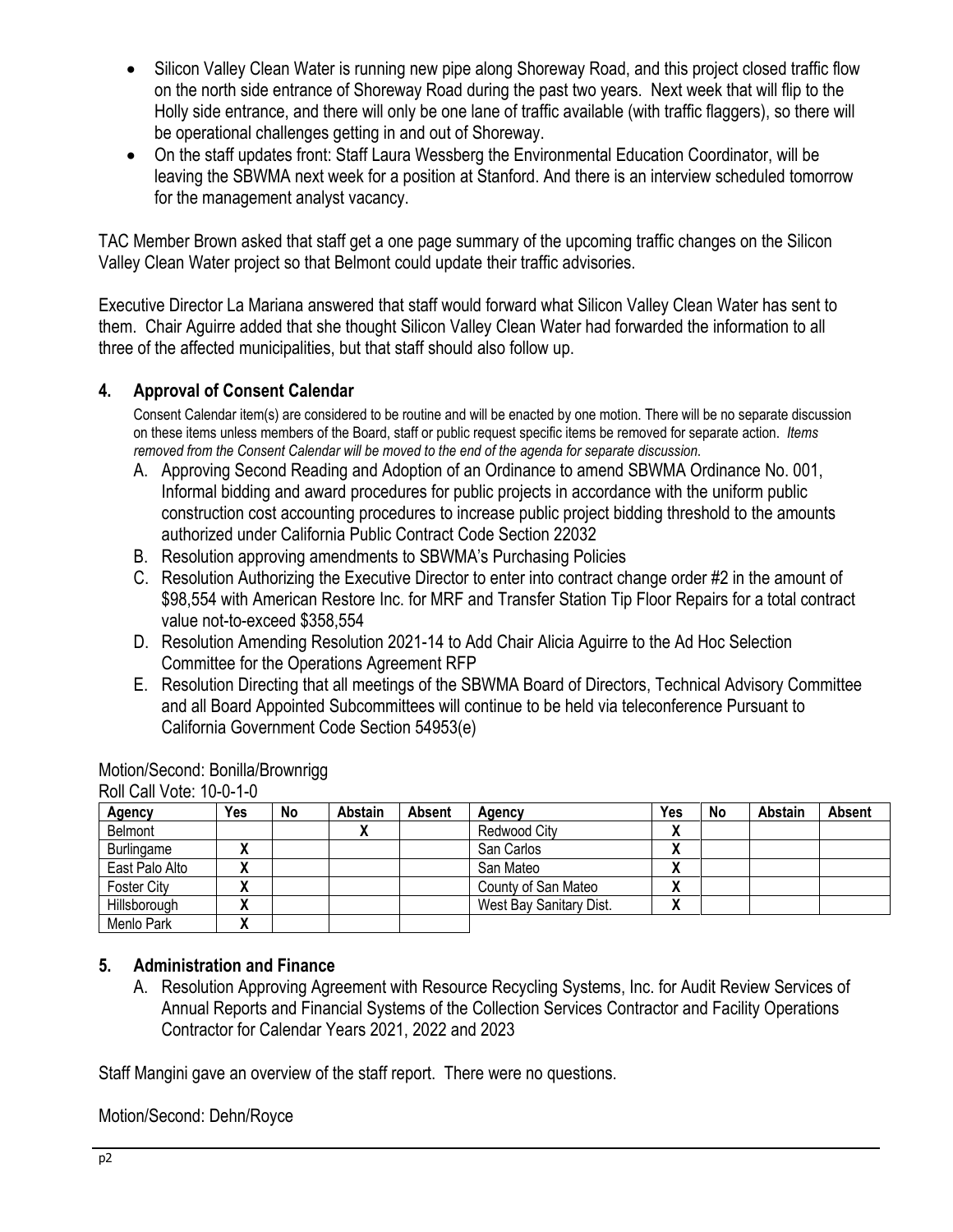| Agency             | Yes          | No | Abstain | <b>Absent</b> | Agency                  | Yes                          | No | <b>Abstain</b> | Absent |
|--------------------|--------------|----|---------|---------------|-------------------------|------------------------------|----|----------------|--------|
| Belmont            |              |    |         |               | Redwood City            | $\mathbf{v}$<br>Λ            |    |                |        |
| Burlingame         |              |    |         |               | San Carlos              | $\mathbf{v}$<br>$\mathbf{v}$ |    |                |        |
| East Palo Alto     |              |    |         |               | San Mateo               | ٠.<br>Λ                      |    |                |        |
| <b>Foster City</b> | $\mathbf{v}$ |    |         |               | County of San Mateo     | $\mathbf{v}$<br>Λ            |    |                |        |
| Hillsborough       |              |    |         |               | West Bay Sanitary Dist. | "                            |    |                |        |
| Menlo Park         | "            |    |         |               |                         |                              |    |                |        |

#### **6. Adjourn Regular Meeting 1:12PM**

### **7. Call to Order/Roll Call Board/TAC Retreat (Board Members and TAC Members) CTO: 1:13PM Roll Call Board Members**

| Agency             | <b>Present</b> | <b>Absent</b> | Agency                            | <b>Present</b>            | <b>Absent</b> |
|--------------------|----------------|---------------|-----------------------------------|---------------------------|---------------|
| <b>Belmont</b>     |                |               | <b>Redwood City</b>               |                           |               |
| <b>Burlingame</b>  |                |               | San Carlos                        |                           |               |
| East Palo Alto     | Λ              |               | San Mateo                         | $\boldsymbol{\mathsf{A}}$ |               |
| <b>Foster City</b> |                |               | County of San Mateo               | $\overline{\phantom{a}}$  |               |
| Hillsborough       |                |               | <b>West Bay Sanitary District</b> | v                         |               |
| Menlo Park         |                |               |                                   |                           |               |

Roll Call TAC Members:

| Agency             | <b>Present</b> | <b>Absent</b> | Agency                            | <b>Present</b>            | <b>Absent</b> |
|--------------------|----------------|---------------|-----------------------------------|---------------------------|---------------|
| Belmont            |                |               | <b>Redwood City</b>               |                           |               |
| <b>Burlingame</b>  |                |               | San Carlos                        |                           |               |
| East Palo Alto     |                |               | San Mateo                         |                           |               |
| <b>Foster City</b> | Λ              |               | County of San Mateo               | $\boldsymbol{\mathsf{A}}$ |               |
| Hillsborough       |                |               | <b>West Bay Sanitary District</b> | Λ                         |               |
| Menlo Park         |                |               |                                   |                           |               |

### **8. Board/TAC Retreat**

Chair Aguirre welcomed board and TAC members to the retreat and noted that the goal is to check in on the goals established last year and solicit Board and TAC-level focus on where the agency is headed in 2022.

Vice Chair Bonilla noted that he is excited by the engagement by the Board and staff, and he is impressed with the strides the Agency is making on SB 1383 implementation. He noted that he sees plastics as a huge problem, and is a problem the Agency will need to tackle going forward.

Jim Delia gave an overview of the 2022 retreat, and launched the poll with the question: what do you think the Agency's biggest accomplishment in 2021 was? The majority of participants voted for making strides on SB1383 Implementation.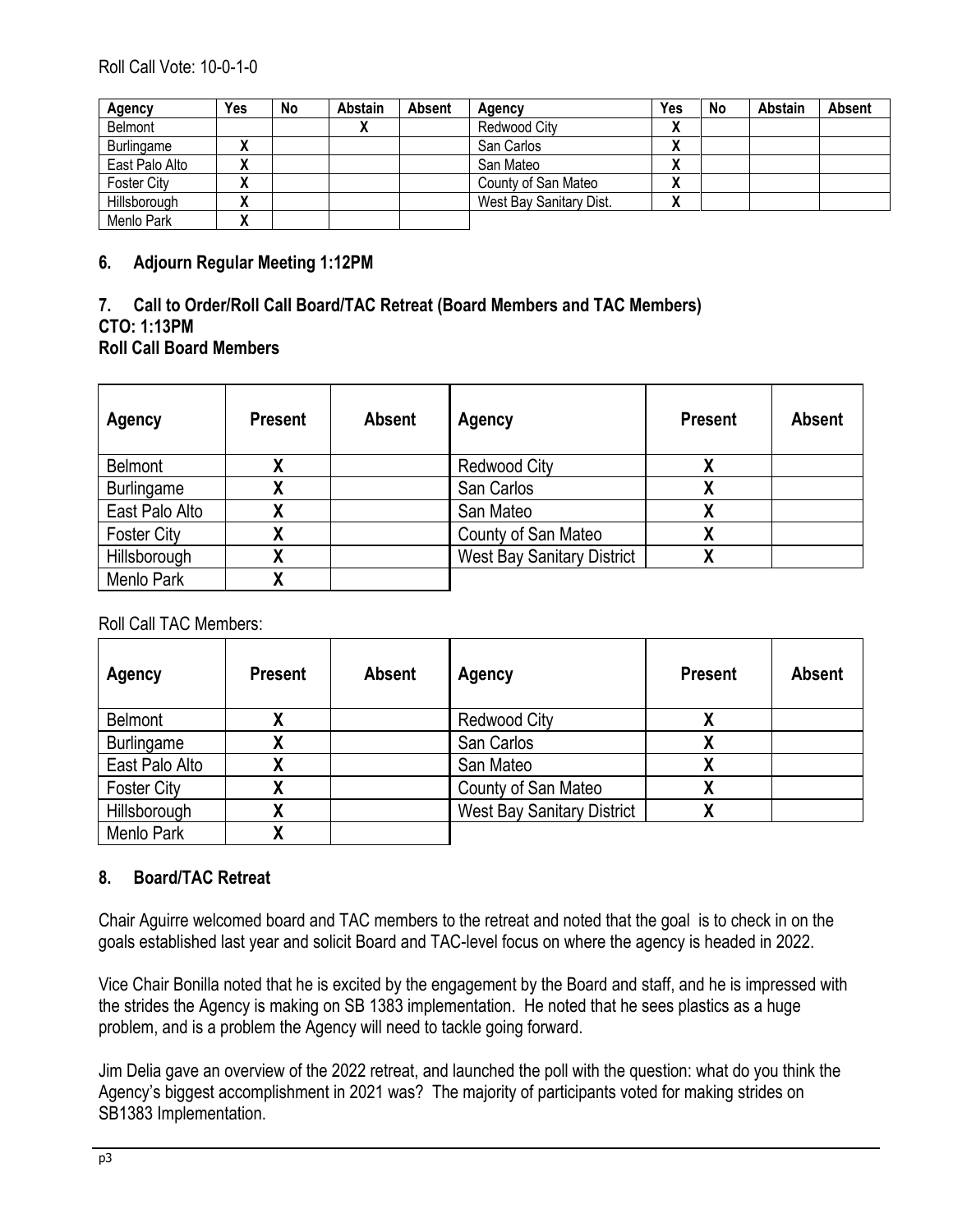Senior Management Staff gave an overview of the 2021 accomplishments as well as an update on the Long-Range Plan.

Vice Chair Bonilla commented on the presentation, noting that he was happy to hear about the Zero Waste Now Coalition, he felt like that was the beginning of a statewide movement, showing leadership and helping others especially in regards to SB 1383 implementation. He noted that he was really proud of what he just heard.

Member Froomin commented that battery legislation is a good start, but there needs to be easy ways for residents to turn in batteries and get them out of the waste stream. He asked if there were any learning opportunities from the way other agencies are handling batteries.

Executive Director La Mariana commented that others in the state and the nation are looking to RethinkWaste for solutions in this area, and we continue to be on the leading edge of this issue. That said, there are some ideas and plans for additional future capital improvements on our site that will help.

Chair Aguirre reiterated thanking the staff and noting that she is very proud to be a part of this board.

The Board and TAC Members then went into smaller groups to discuss: What new or revised action items should be considered to help us execute our Long Range Plan? Any thoughts to make it better?

Board Member Ruben Abrica now absent.

Topics that came up in the breakout rooms during the long-range plan session included: Legislation:

- Supporting legislation that regulates the use of the recycling symbol on products.
- Local legislation to make developers make their multi-family units have more accessible and easier to use recycling.
- Focusing on thoughtful legislation and getting more politically active

### Outreach:

- Increasing and improving education to increase and better sort recyclables at multi-family units.
- Increased outreach to support multifamily units with their high turnover of residents.
- Pictures on every trash can and recycling bin with what goes in the bin, every can everywhere. Especially for people who may be visiting a park or business but live out of the area.
- Identifying other outreach focus points like batteries and plastics
- The Agency faces a branding issue between the SBWMA, RethinkWaste and Recology, and at times, this can be problematic when trying to take a more active role in our community, in Sacramento or nationwide.

• Focus outreach and find new outreach approaches to better help the entire community Batteries:

- Introduce incentive programs like insurance rate reductions if they take back batteries.
- Increase the use of orange battery bags get them in libraries, schools and community centers.

## SB1383

- Continue to focus on SB 1383 compliance
- Focus on the procurement element of SB 1383
- Create new ideas for how to meet the procurement requirements, possibly providing free compost to landscape companies
- Longer contracts with composting facilities to help stabilize costs and maintain relationships with processors.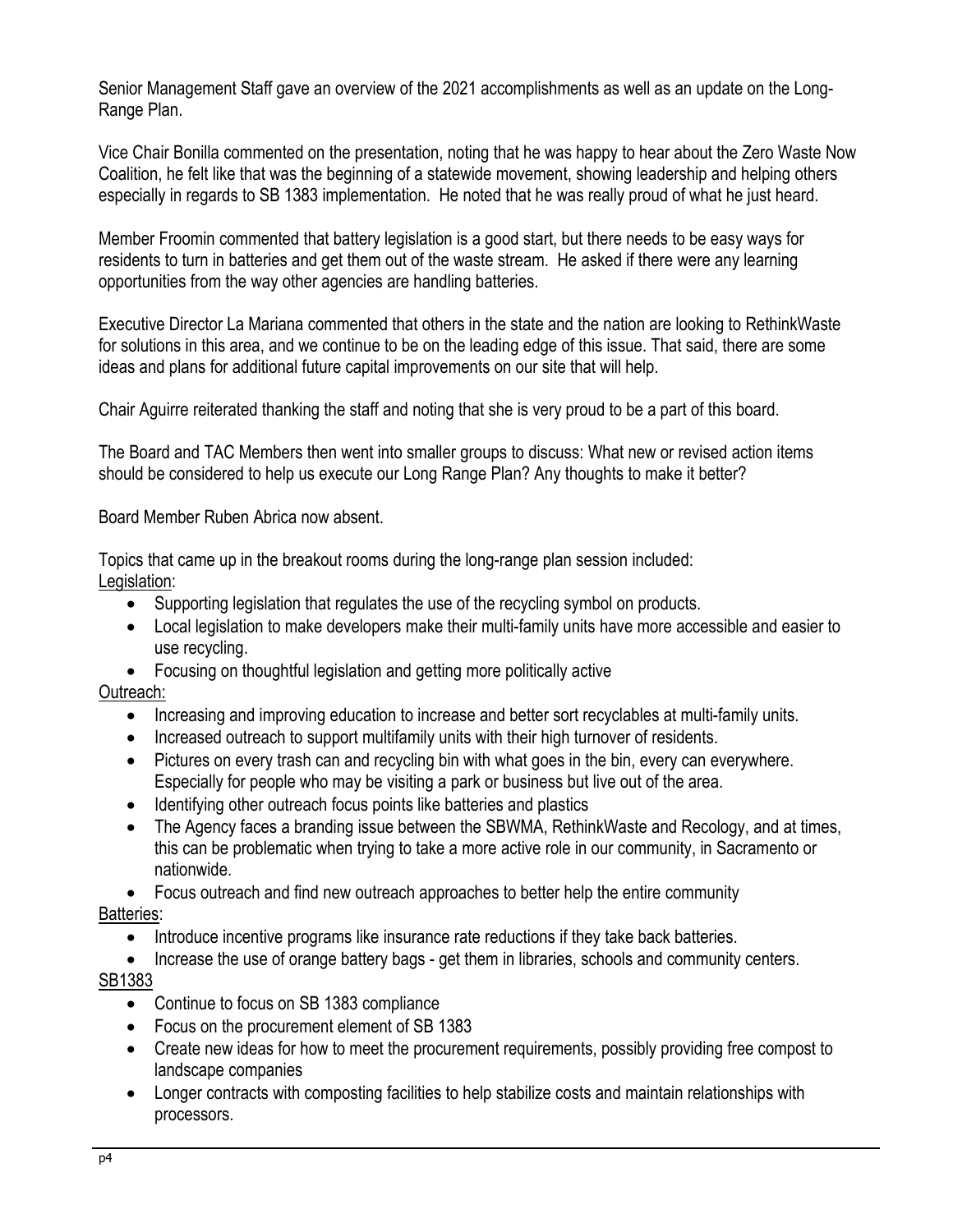**Facility** 

- Other alternative resources similar to the EV fleet project
- How to expand the facility and better use the underutilized spaces.
- Find ways to create a better use for the O2E residuals such as bioplastics

Other:

- Work with companies like Amazon to have extended producer responsibility for their packaging, put pressure on them to take their packaging back.
- Think about our local bubble and step out of it to see if there are innovative ideas in other states or countries.
- Look into broadening the Agency's reach by garnering new members Request for an elevator pitch for Board Members when trying to garner new members.
- Would like to see the Agency find a way to be more proactive in the issues being faced so staff is not always reacting but better able to plan.
- Interest in connecting schools and businesses and having the SBWMA be a facilitating agent in coordinating compost use for beatification projects.

The group then discussed the proposed Shoreway/Site Optimization Plan.

Member Brownrigg gave a presentation on the background of why the site optimization study is so important. The fact sheet Member Brownrigg used for statistics in his presentation is attached (**Attachment A**) here. The SBWMA has a dual mission of handling waste efficiently, but also being a leader for our residents on environmental progress. This is unique to this Agency because it is a government-owned facility. One of the goals of this study is to find out if there is alignment between staff, elected officials, contractors and public, because he noted big things don't happen without alignment.

The group then broke into smaller groups again to discuss: What ideas do you have for how the Shoreway site could be utilized? And What else should be considered as part of the site optimization study?

Topics that came up in the breakout rooms during the site-optimization study session included:

• There is a need to plan for long-term growth at the facility, as San Mateo is expected to grow denser in the coming years, need to make sure the facility is right sized for coming growth, possibly up to 20% growth.

# Parking

- Too much of the facility is dedicated to employee parking, but more parking is needed especially for visitors/tour groups, all 6 of the groups mentioned parking as a big issue.
- 3 Acres of the facility is currently used for employee parking.

# Alternative Fuel

- Need to find space for the infrastructure needed for electric fueling.
- Explore fuel options and electric trucks, can this be successful given the layout.
- Interested in biofuels and seeing if trucks can be fueled by O2E
- Can biofuels be opened up to Member Agencies City owned vehicles
- Look into having a pipeline of EV infrastructure to take Organics-to-Energy slurry to wastewater treatment plant partners

• Using organics-to energy to produce power at the site rather than bringing it to treatment plants. Space Ideas

- How do we ensure that the facility is right sized for the future especially given the increase in material that needs to be recovered to meet SB 1383 requirements?
- Work towards making space at Shoreway for innovation like the bioplastics company
- Working to find space for increased compost due to SB 1383 compliance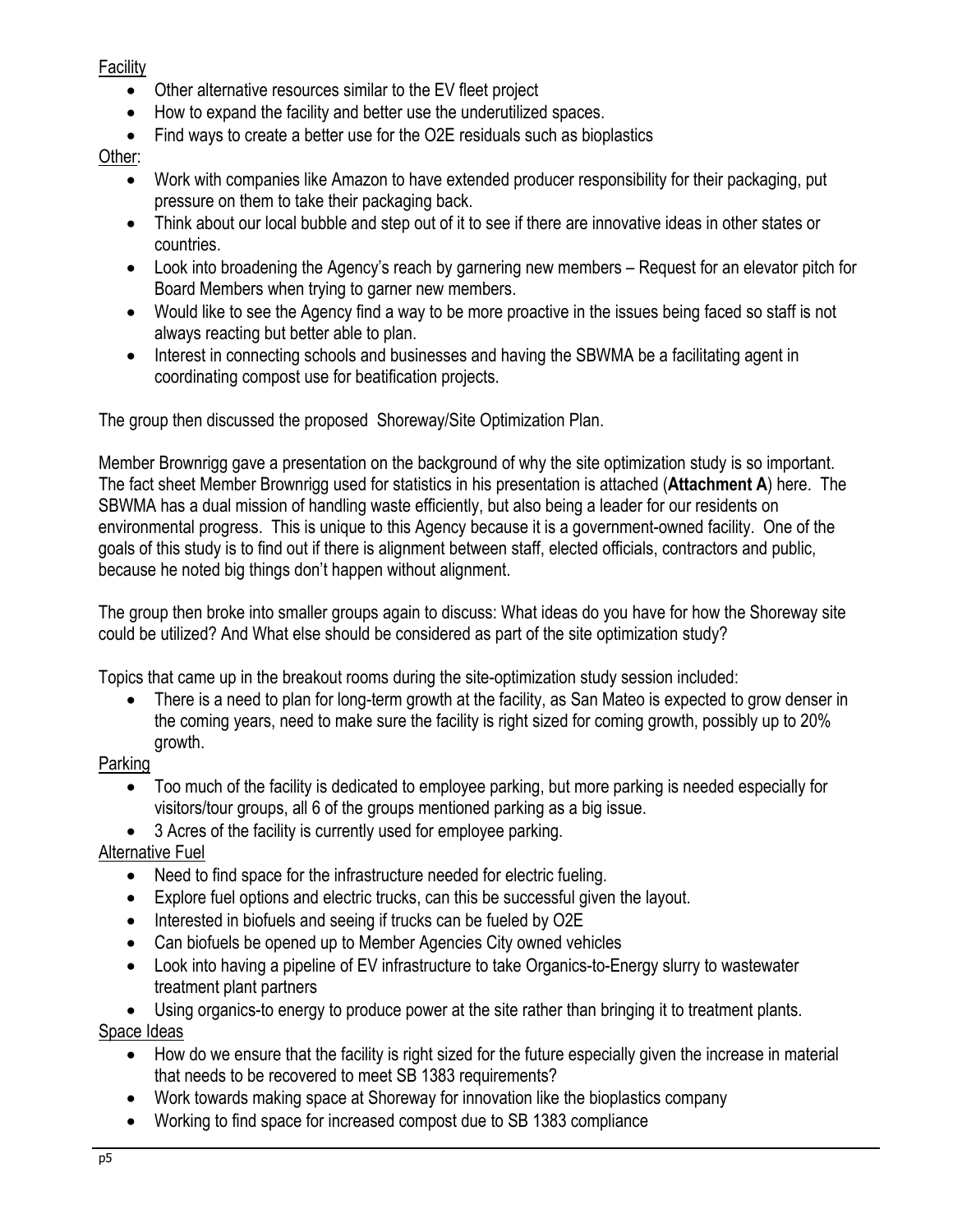- Consider what parts of the operation could be moved off site or done remotely, perhaps admin staff to make more operational space
- Consider looking at other expansion options that aren't necessarily the County owned site behind the facility. Maybe there are other partners nearby like Lyngso.
- How to reconfigure the site and still maintain operations is a concern

## Other Ideas

- Use the outdoor education area as a way to increase pollinators in the environment.
- Expand recycling add textiles collection and Styrofoam
- Finding the public recycling center is a challenge, the site needs more signage about where to find what.
- More outreach is needed regarding pointing people to the public recycling center.
- Establish an area of Shoreway for permanent shredding and fix-it clinics
- Repair the roads leading into Shoreway to make the site more accessible and inviting.
- Put protective measures into floors and walls so operations don't have to be put on hold for repairs and tours can be safer
- Add more solar to create more energy
- Create an area on site for meetings and staff.
- Using split vehicle collection trucks to reduce the number of vehicles on the road.
- Partner with Peninsula Clean Energy to get more solar at Shoreway.

Jim Delia then launched a second poll question to introduce the topic of Outreach/Education and Policy Changes: In your community what type of RethinkWaste outreach have you seen or been a part of? Newsletter,and website were the highest votes in the poll.

TAC Chair Lorenz gave an overview of the public outreach committee, that is made up of board members, TAC Members and Recology, and works regionally to unify the messaging.

Member Rak gave an overview of work of the Legislative Committee and their policy engagement to promote environmental leadership and stewardship. The committee looks at all environmental areas of policy to see where the Agency can affect positive change.

The group then broke into smaller groups to discuss ways to help RethinkWaste better connect with the community, and what resources should staff be reaching out to help that connection.

Topics that came up during the outreach, education and policy changes session included: Partnership ideas

- Leverage partnerships with organizations and community leaders that are more well known in the region like Recology and the County's Office of Sustainability.
- Partner with local media and news outlets to find ways to successfully educate people on how to do the right thing.
- Embed RethinkWaste goals and action items into each of the Member Agency's Climate Action Plans, so that the elected officials in each city have bought into RethinkWaste's goals as part of their City/Agency goals.
- Work with partners like BayROC on a more consistent basis
- Use community groups to get the message out to the public rather than going the governmental route. Partner with neighborhood and homeowners' associations, faith based, and cultural organizations, communication in native language builds trust.
- Partner with schools to use student ambassadors to be the voice of the environmental future, have those ambassadors present at City Council meetings, present at senior centers to create multigenerational buy in. Possibly use Leo clubs for this service work.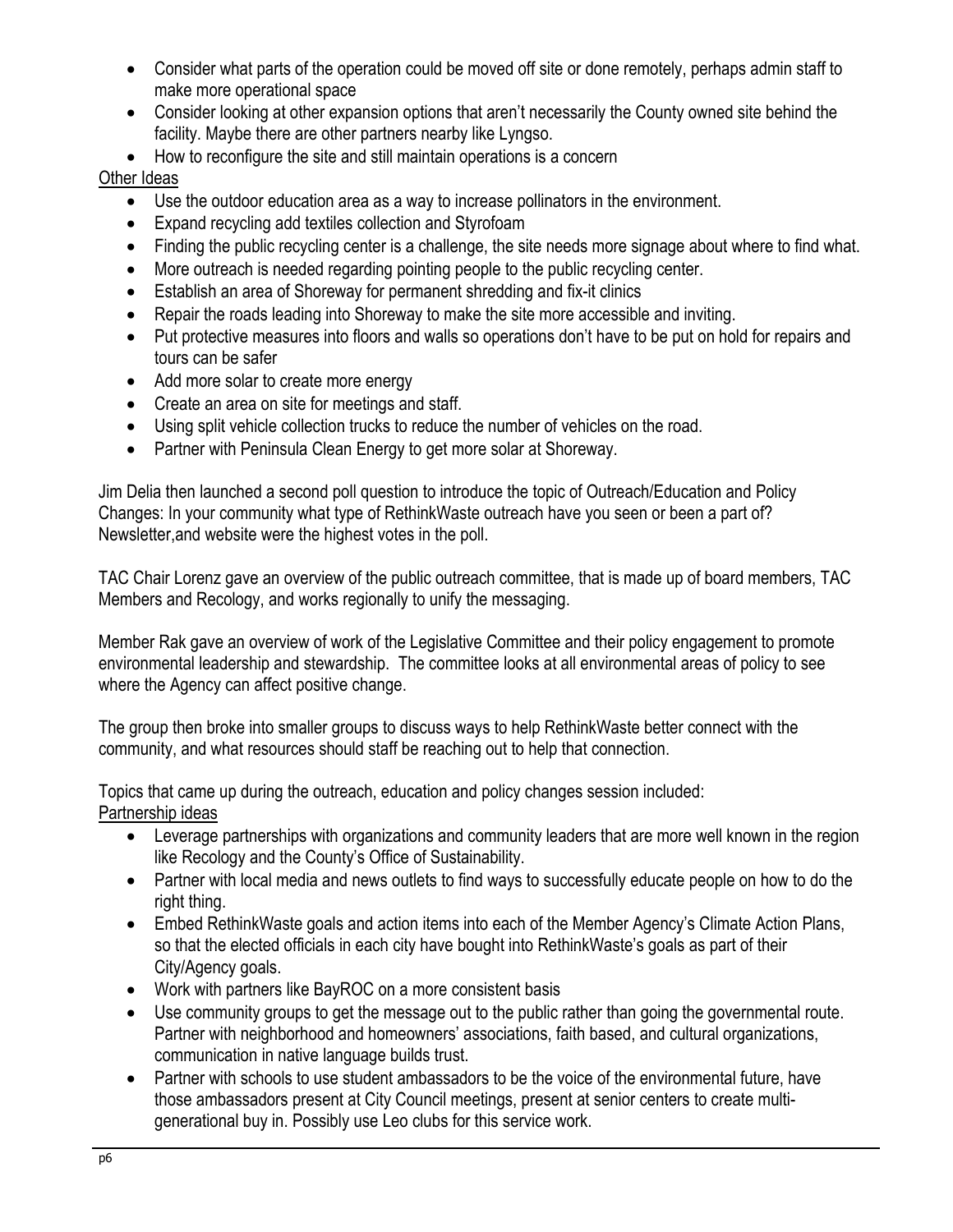- Partner with SBWMA Board members who sit on other boards to promote topics at other board meetings.
- Partner Agency social media with Board members' social media to promote agency initiatives through Board Members. It's important to arm the Board Members with talking points so the message is clear and consistent.
- Partner with the firefighters to help get the word out about battery safety and recycling.
- Partner with high school districts that have work programs for students with disabilities
- Form a subcommittee/work group with community partners and stakeholders to create a unified message.
- Identify connections that can support lobbying efforts specifically.
- Partner with property management companies so that staff doesn't have to connect with every single HOA.

## Outreach Ideas

- Focused outreach on urban compost and recycling since it's less common.
- Leverage Nextdoor which creates traction on issues hyper locally.
- Increase participation at in person events, fairs, community centers, farmers markets, libraries
- Focus on other benefits of doing the right thing, not just the environment, but cost, health, safety, long term effects etc.
- Need more consistent messaging people don't know what is and is not recyclable all the time.
- Create a Board Members Corner in the newsletter to highlight what issues are important to the Board Members.
- Expand the master composter/recycler program to architects and developers so that new construction can better plan for waste collection to make it easy for future occupants to recycle correctly.
- Movie theater ads, billboards, BART stations, busses etc.
- Promote the  $5<sup>th</sup> R Refuse$
- Increase webinars for the community.
- Have games in the newsletter to make it more engaging for people.
- Create fun informative videos explaining how to recycle and how to compost, then have a contest on which cities can get the most views
- Increase the frequency of Newsletters and do electronically.
- Livestream events with Member Agencies and Recology staff
- Strengthen the RethinkWaste brand to eliminate the confusion about who is sharing information.
- Have Board Members ride along on Recology/RethinkWaste waste audits so they have the opportunity to see what is actually going on in the waste stream.

## Member Royce now absent

Jim Delia then asked the group to consider the last topic of the day: Based on the discussion today, what possibilities for the agency excite you as you think about 2022?

Board and Committee members said they were excited about these possibilities in 2022:

- Getting the community more involved in outreach and education, senior centers, and high school students and renters
- How rapidly new technologies are being developed to deal with environmental problems, and the fact that people in general are more aware of the harm we've been causing to our planet and are willing to make changes.
- The SBWMA has a tremendous leadership opportunity in front of us and it's important to continue to expand that outward to make positive changes.
- Beginning to tackle the plastics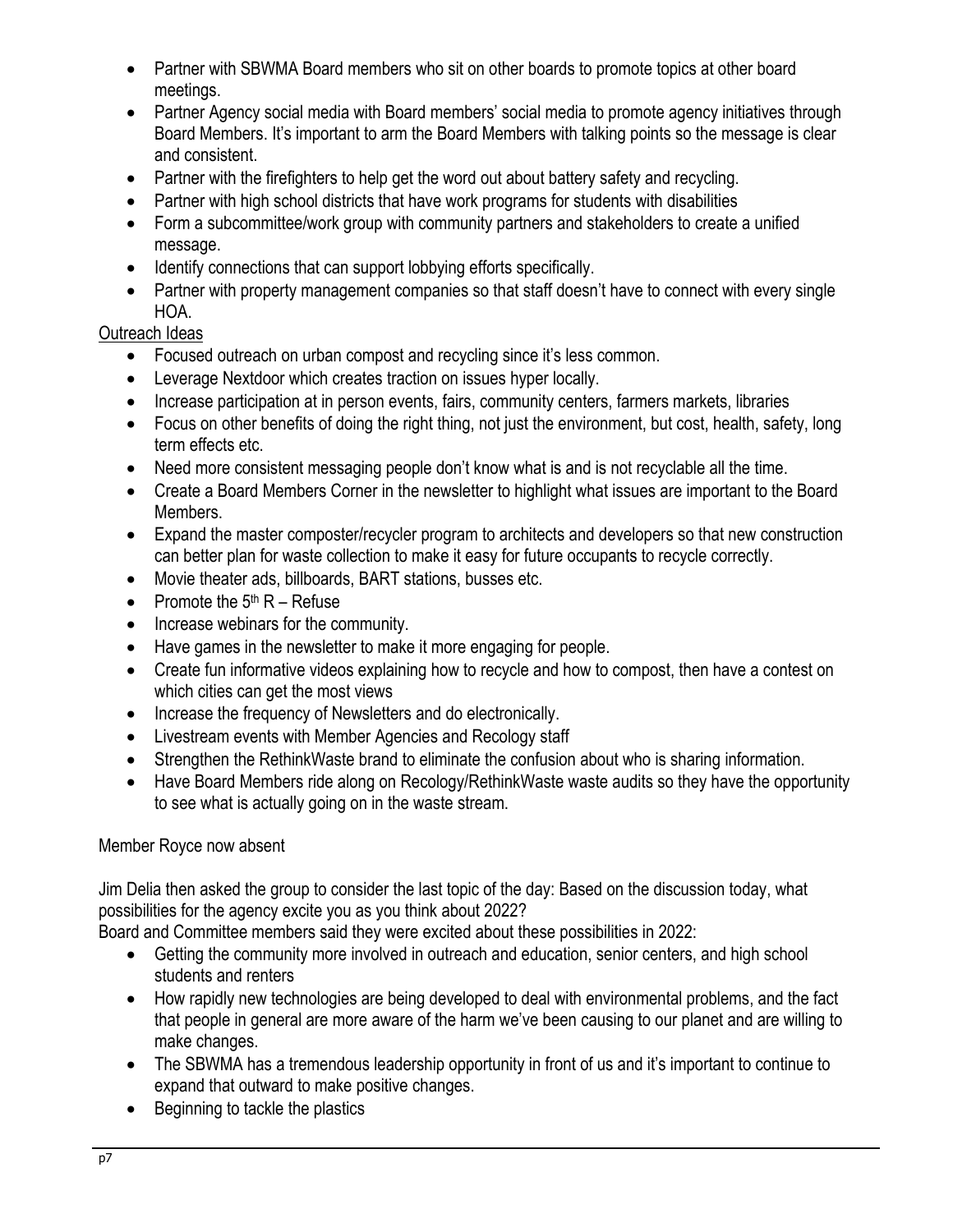- Excited about the Site Optimization study and using the site mor efficiently.
- Exploring new ideas through the search for finding the next facility operator.
- Connecting with the community in person.
- Getting more consistent with SB 1383 implementation, so that it feels less unknown.
- A year from now look back at the first year of SB 1383 implementation and reflect on progress. Continue to be progressive leaders in SB 1383 work, so that people don't get complacent and just do what they always have.
- Progress with EPR on all kinds of products.

## Member Brownrigg now absent.

Executive Director La Mariana noted that staff is listening and taking today's feedback very seriously, so that it can be integrated into all the work that staff does.

Jim Delia then asked the Board and Committee Members for closing thoughts: What inspired or intrigued you the most about today and why? What makes you feel most positive about being part of this agency?

Those present went round robin and gave closing thoughts that included:

- Excited to be setting a course for a long-term plan and really looking much more long-term and being visionary to actually move the needle
- Excited to see a group of people who are all in alignment and excited about the progress the Agency is making around climate change. Also excited to know that the Board also feels how important the Site Optimization study is. Great team assembled to get the work done.
- Everyone on this call is a true environmental hero
- Excited that this village is a role model to move us forward, and the partnerships that could exist.
- Excited about the idea of shifting education focus to our very oldest members or our community.
- Inspired by how interesting trash can be, and that the group was talking about solutions not problems.
- Grateful for the small but mighty staff to implement all the work that was discussed today.
- Excited about the possibility to strengthen existing partnerships and create new partnerships.
- Inspired to find a way to tap into all the statistics Member Brownrigg discussed.
- Inspired by the level of interest in this group, and openness to work on creative solutions.
- Excited to see what everyone's ideas for SB 1383 enforcement are in two years.
- Excited to work on some really high-level things over the next planning period.
- Excited to be a part of an organization that can make real world change.

Executive Director La Mariana commented that this a relationship building business and tapping into our community through everyone in this meeting is very exciting for staff.

# **9. Board Member Comments**

Chair Aguirre and Vice Chair Bonilla closed the meeting but noting that they feel enthusiastic and excitement about the Agency's positive work. Also inspired that there was an 100% turnout and that speaks to the importance of this work.

Chair Aguirre challenged the Staff, Board and Committee Members to figure out what to do with the information that came out of this retreat. What are the next steps, and how do we set goals for each committee based on feedback from this retreat.

# **10. Adjourn 3:39PM**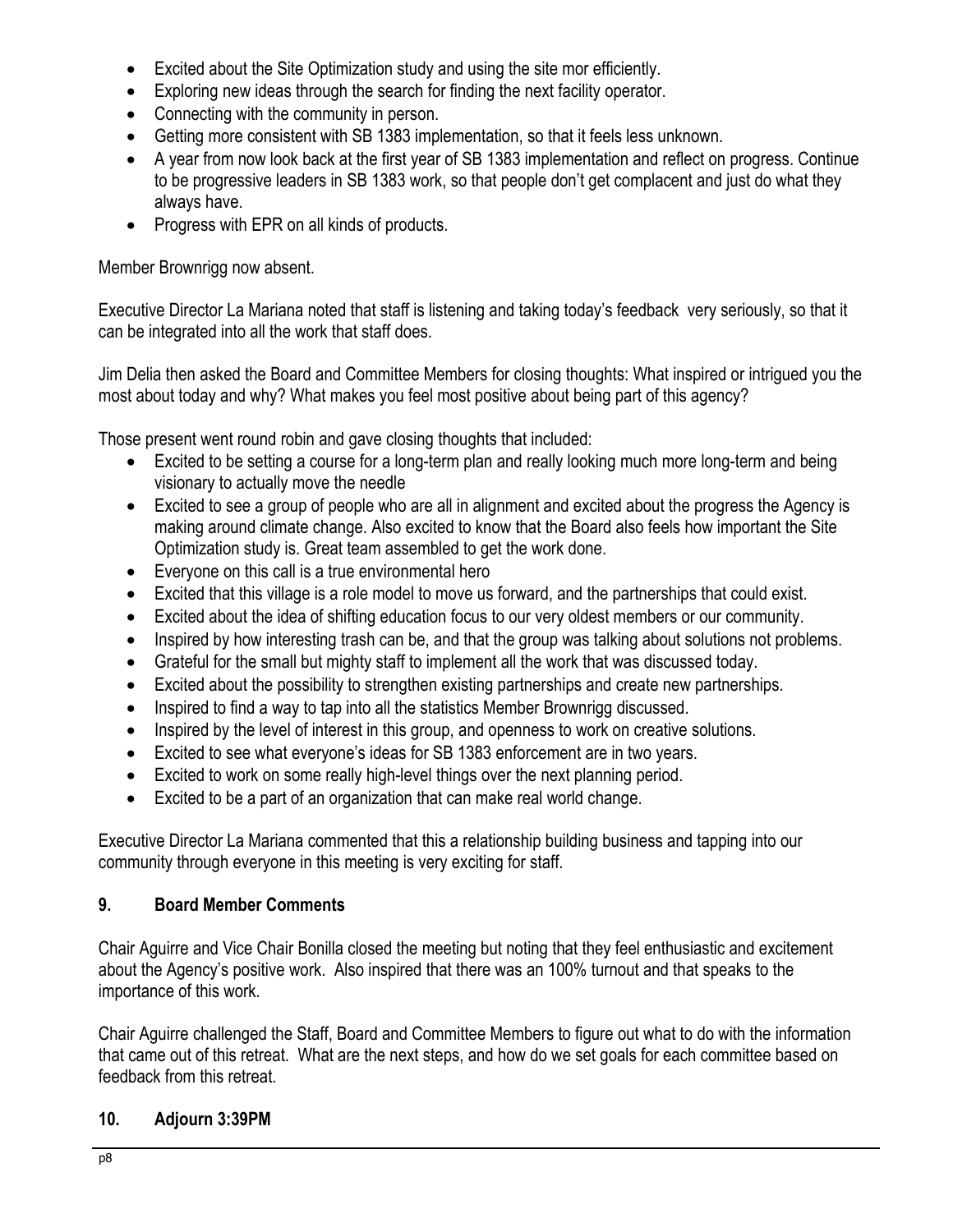## *Attachments*

Attachment A - Member Brownrigg Fact Sheet from the Board Retreat Presentation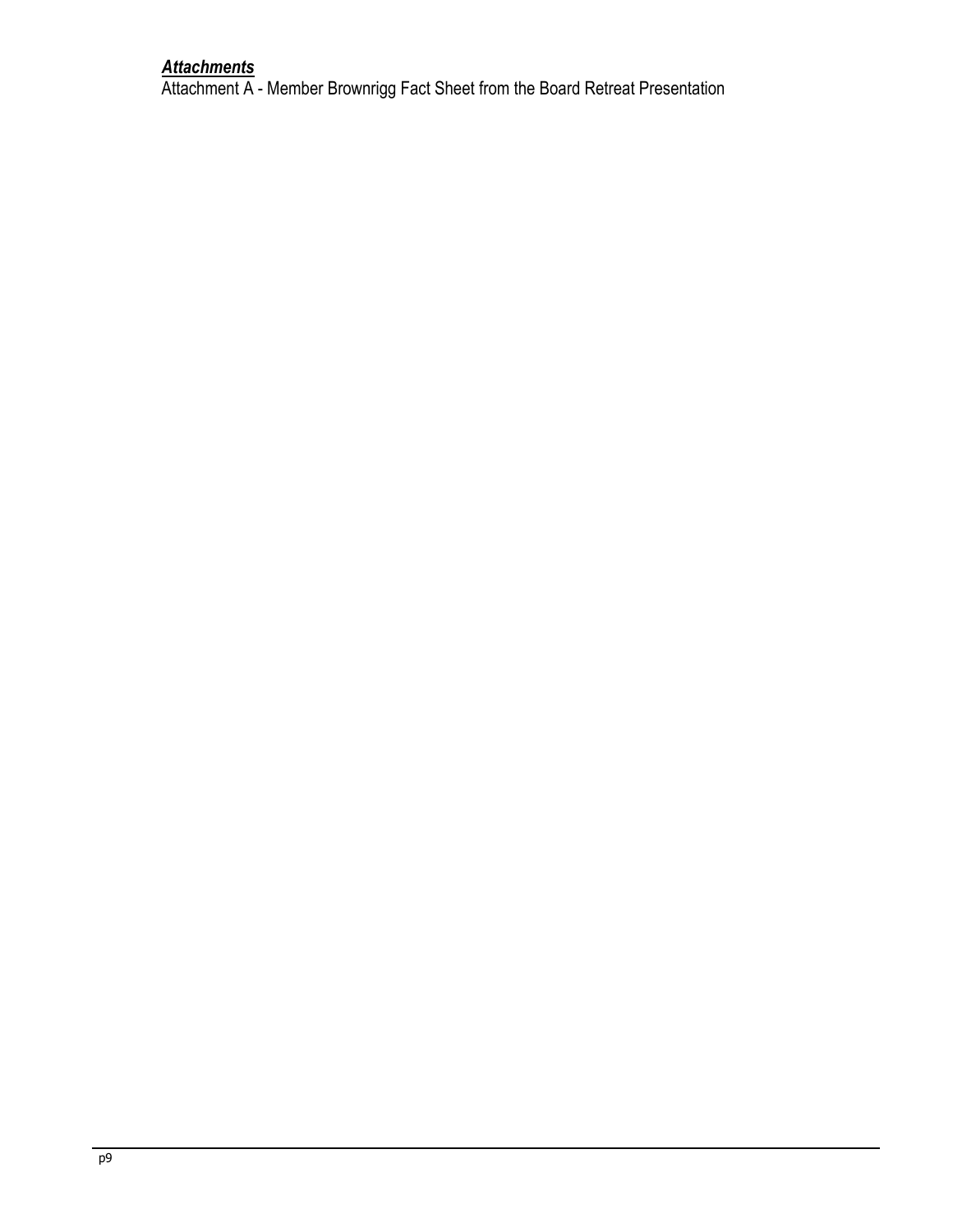### **Approved Minutes 02/24/2022 Attachment A**

### **SBWMA BOARD RETREAT 2/24/2022 Michael Brownrigg Opening Comments to the Re-Visioning of Shoreway Facilities**

- *In US today, there are 3,144 counties or county-equivalents. In terms of per capita income, San Mateo County is the second richest county IN THE COUNTRY, after Loudoun County, Maryland.*
- *Our residents are among the most highly educated in the Country, with over 50% having a Bachelors degree and 25% having an advanced degree.*
- *That said, almost 17% of our residents are over 65, generally means fixed income, and 7% of seniors in SMC living below the Poverty line*
- *In "extremely low-income households", 80% are paying more than half of their income on housing costs, 2/3 of Low Income residents are cost-burdened. And BTW Low Income is defined as household of 4 making \$150k/year!*
- *So we have the financial capital and the resident desire for us to be environmental leaders not just for our State, but for our Country. But we also have residents who are cost burdened and do not want to see garbage rates rise more than they have to.*
- *Whether rich or poor, our residents care about the environment and they care about plastics getting into our oceans and our children.*
- *California is trying to lead, but interestingly we have more waste in landfills per person than almost any state in the union – 35 tons (vs. 17 tons/person in Texas according to the EPA) and as a result we generate more landfill gas every year than ANY state in the Union. California produces 420 million cu.ft.3 of methane every day from our landfills (compared to 33 million tons in Oregon). This is why SB1383, as painful as it is, is so necessary.*
- *Let's move to the 16 acre level, which is the Shoreway Recycling Center site operated by our agency, SBWMA.*
- *This is an impressive operational asset for our community, We serve 430,000 residents (almost 60% of SM County) and 11,000 businesses. Our \$100 mm site is centrally located within our 100+ sq. mile service area; adjacent to Highway 101 and near Highway 92 (to Ox Mountain) which shortens average truck trips and therefore saves money. Tip of the hat to San Carlos for allowing us to be located in the city for all these years.*
- *Our facilities today are an incredibly efficient and hardworking asset handling ~410,000 tons of materials per year and is open every day except Christmas and New Year's. (Maybe one day we will be closed on Election Day – I hope so.)*
- *That said, I think we Electeds don't always appreciate the resource we have.*
- *The Shoreway Environmental Center handles a total of 410,000 tons/year of waste/recycling/compostables (= 1,500 tons/day = 70 tractor trailer load per day).*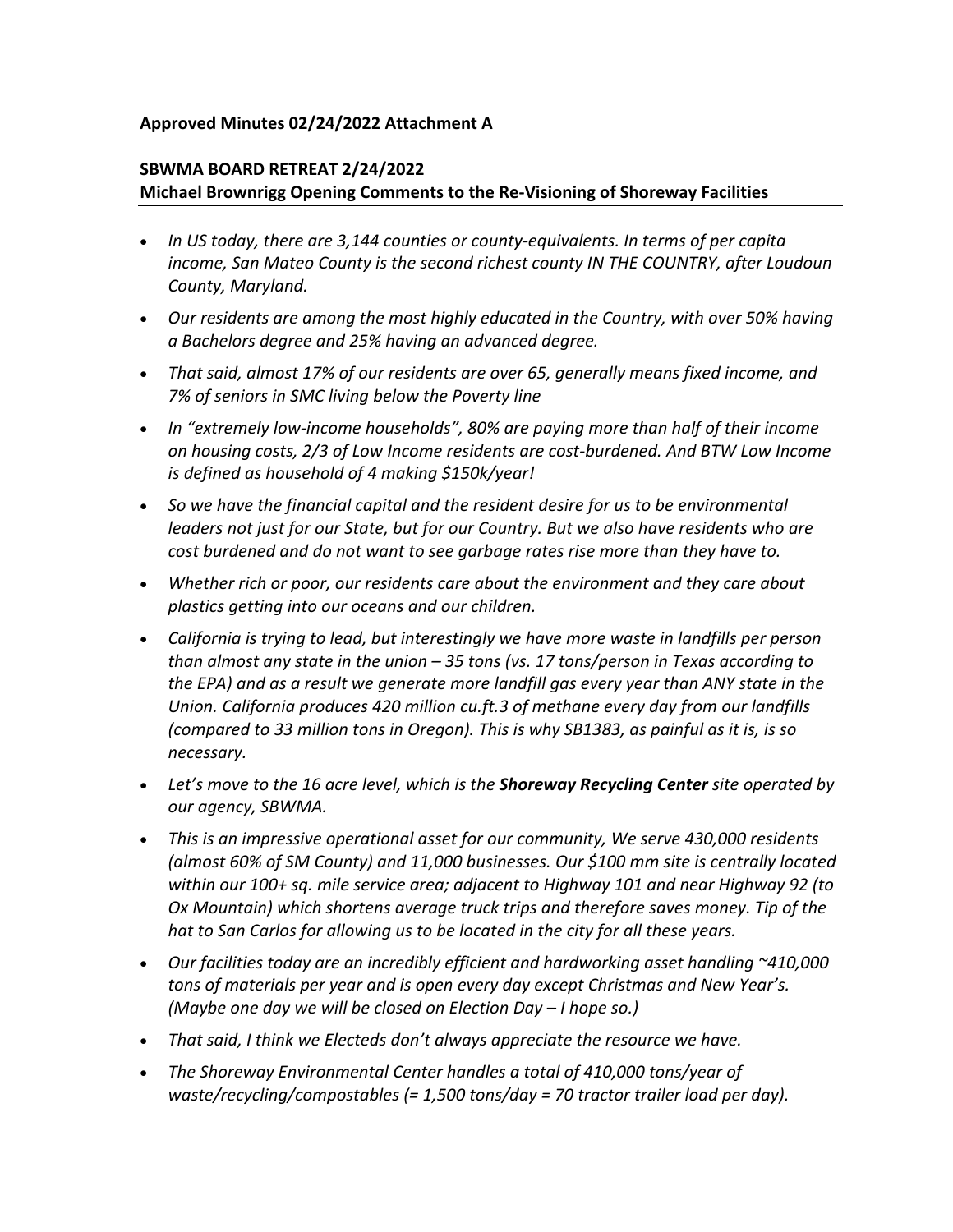- *National context –That makes us one of the largest waste management facilities IN THE COUNTRY, according to a recent nationwide survey by Resource Recycling.*
- *The study also found that larger MRFs are often twice and sometimes 3X as efficient than smaller plants in terms of the throughput per sorting employee.*
- *Through the Shoreway facility, we SAVE money for residents, or at least slow down the rate of rate increase, and our diversion efforts improving our recycling recovery (revenue) and reducing trips to landfill and composting sites which are miles away (cost avoidance).*
- *Details about the Shoreway Environmental Center: we have 16 acres of land, of which the Transfer Station and MRF sit on about 4 acres. Between the Collection operation and the Recycling operations, we have over 350 people based on site with hundreds of inbound/outbound vehicle trips onto site every day. It is a hardworking, spaceconstrained site that needs a re-think on space use and optimization, which our Board authorized recently.*
- *The goals of this work are to* 
	- o *Improving operational flow by optimizing space for future site needs and to continue to improve efficiency and throughput*
	- o *Which allows us to continue to modernize the processing and handling facilities*
	- o *And gives our Agency a chance to demonstrate Environmental Leadership and Stewardship in the use, when available, of relevant innovative technologies including:*
		- *Alternative Fuels; Greening facility ops*
		- *Environmentally friendly processing—The Zero Waste Committee is very excited about a potential partnership with Full-Cycle Bioplastics, which could take our food waste slurry and turn it into truly ORGANIC plastic, which cannot pollute oceans rivers or children. WE should lean into making this happen – but where? How? We need to optimize our space to make sure our facility can be part of the solution to this and other waste hazards.*
		- *Continue to lead the way for California on solid waste, diversion and resource recovery programs and laws.*
		- *Continue to deliver and improve our best-in-class interactive educational center for our community's future generations*
- *As we all know as Elected's, we can only do big things if we are in alignment. So another goal of this enterprise will be to ensure clear alignment amongst staff, member agencies, Board Members and program partners and agency resources to address these points. Speak up! And let's get to work!*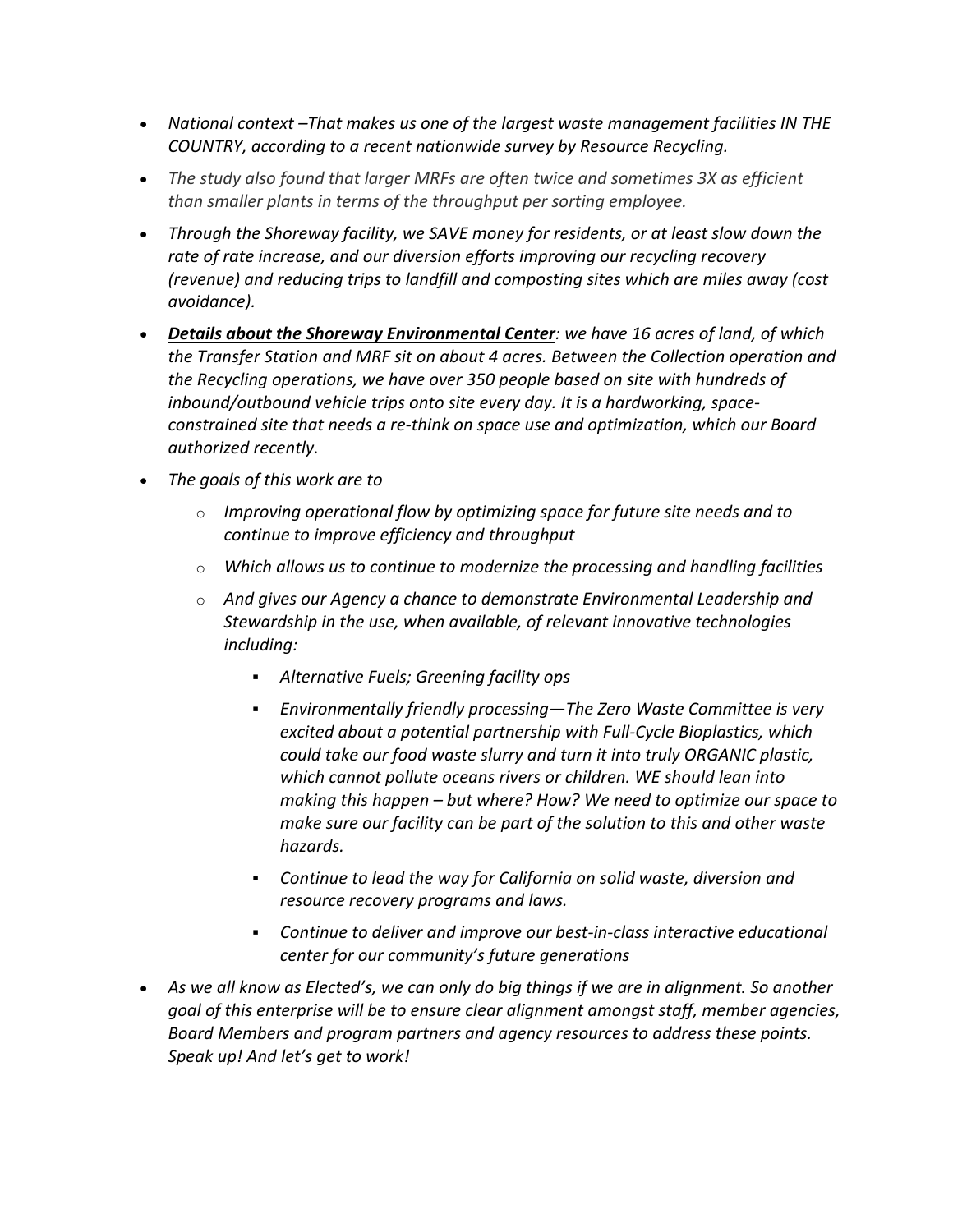o *Create a world-class operational facility with a best-in-class engaging, interactive educational center for our community's future generations*

## **References:**

**MRF Comparison Study:** [https://resource-recycling.com/recycling/2018/10/01/sortation-by](https://resource-recycling.com/recycling/2018/10/01/sortation-by-the-numbers/#:%7E:text=MRF%20plants%20vary%20widely%20in%20size&text=First%2C%20the%20majority%20of%20MRFs,being%20over%20200%2C000%20square%20feet)[the-](https://resource-recycling.com/recycling/2018/10/01/sortation-by-the-numbers/#:%7E:text=MRF%20plants%20vary%20widely%20in%20size&text=First%2C%20the%20majority%20of%20MRFs,being%20over%20200%2C000%20square%20feet)

[numbers/#:~:text=MRF%20plants%20vary%20widely%20in%20size&text=First%2C%20the%20](https://resource-recycling.com/recycling/2018/10/01/sortation-by-the-numbers/#:%7E:text=MRF%20plants%20vary%20widely%20in%20size&text=First%2C%20the%20majority%20of%20MRFs,being%20over%20200%2C000%20square%20feet) [majority%20of%20MRFs,being%20over%20200%2C000%20square%20feet.](https://resource-recycling.com/recycling/2018/10/01/sortation-by-the-numbers/#:%7E:text=MRF%20plants%20vary%20widely%20in%20size&text=First%2C%20the%20majority%20of%20MRFs,being%20over%20200%2C000%20square%20feet)

**Income:** [https://housing.smcgov.org/sites/housing.smcgov.org/files/2021%20Income%20Limit](https://housing.smcgov.org/sites/housing.smcgov.org/files/2021%20Income%20Limits%20revised%20042721.pdf) [s%20revised%20042721.pdf](https://housing.smcgov.org/sites/housing.smcgov.org/files/2021%20Income%20Limits%20revised%20042721.pdf)

Cost Burdened Households in San Mateo County: [https://1p08d91kd0c03rlxhmhtydpr](https://1p08d91kd0c03rlxhmhtydpr-wpengine.netdna-ssl.com/wp-content/uploads/2020/06/San_Mateo_Housing_Needs_Report_2020-HNR.pdf)[wpengine.netdna-ssl.com/wp-](https://1p08d91kd0c03rlxhmhtydpr-wpengine.netdna-ssl.com/wp-content/uploads/2020/06/San_Mateo_Housing_Needs_Report_2020-HNR.pdf)

[content/uploads/2020/06/San\\_Mateo\\_Housing\\_Needs\\_Report\\_2020-HNR.pdf](https://1p08d91kd0c03rlxhmhtydpr-wpengine.netdna-ssl.com/wp-content/uploads/2020/06/San_Mateo_Housing_Needs_Report_2020-HNR.pdf) EPA Survey of Landfills and Landfill Gases by State: [https://www.saveonenergy.com/land-of](https://www.saveonenergy.com/land-of-waste/#:%7E:text=That)[waste/#:~:text=That's%20a%20Ton%20of%20Trash&text=Idaho%2C%20North%20Dakota%2C%](https://www.saveonenergy.com/land-of-waste/#:%7E:text=That) [20and%20Connecticut,of%20landfill%20garbage%20per%20person.](https://www.saveonenergy.com/land-of-waste/#:%7E:text=That)

EDUCATIONAL ATTAINMENT IN SMC: [https://www.towncharts.com/California/Education/San-](https://www.towncharts.com/California/Education/San-Mateo-County-CA-Education-data.html)[Mateo-County-CA-Education-data.html](https://www.towncharts.com/California/Education/San-Mateo-County-CA-Education-data.html)

SMC SECOND WEALTHIEST COUNTY IN USA: [https://en.wikipedia.org/wiki/List\\_of\\_highest](https://en.wikipedia.org/wiki/List_of_highest-income_counties_in_the_United_States)income counties in the United States